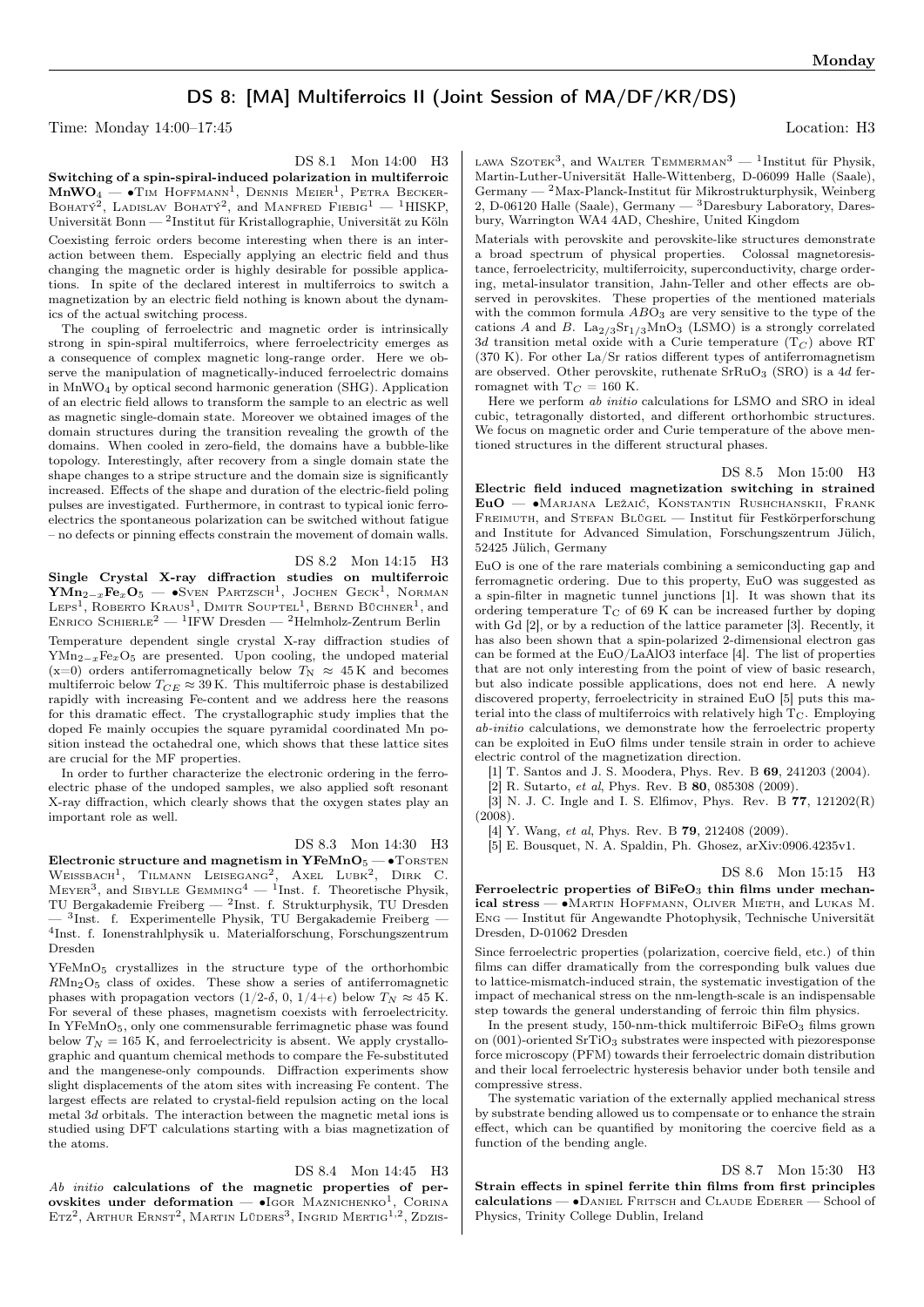We present density functional theory calculations of the structural and magnetic properties of the inverse spinel systems  $\text{CoFe}_2\text{O}_4$  (CFO) and  $NiFe<sub>2</sub>O<sub>4</sub>$  (NFO). Both are insulating magnets with high magnetic ordering temperatures and large saturation magnetization, which have been of particular interest over the past few years as building blocks of multiferroic heterostructures [1]. In order to effectively design the magneto-electric response of such multiferroic heterostructures, a clear picture of strain-induced changes in the magnetic properties of CFO and NFO is particularly important. Here we present results for the structural and magnetic properties of both CFO and NFO, with special emphasis on strain-induced changes in the magnetocrystalline anisotropy energy (MAE). Our results are representative for (001)-oriented thin films of CFO and NFO, grown on different latticemismatched substrates. We find a large and strongly strain-dependent MAE for CFO, and a significantly smaller but also strongly straindependent MAE for NFO. We discuss the influence of cation order within the inverse spinel structure and analyze the effect of different exchange correlation functionals on the structural and magnetic properties.

[1] H. Zheng et al., Science 303, 661 (2004).

## 15 min. break

DS 8.8 Mon 16:00 H3 Mechanism of ferroelectric instabilities in non- $d^0$  perovskites:  $LaCrO<sub>3</sub>$  versus  $CaMnO<sub>3</sub>$  – Tim Harris, ROMAN KOVACIK, and ∙Claude Ederer — School of Physics, Trinity College Dublin, Ireland

The incompatibility of partial  $d$  occupation on the perovskite  $B$ -site with the standard charge transfer mechanism for ferroelectricity has been a central paradigm in multiferroics research [1]. Nevertheless, it was recently shown by density functional theory calculations that  $CaMnO<sub>3</sub>$  exhibits a polar instability that even dominates over the octahedral tilting for slightly enlarged unit cell volume [2]. Here, we present similar calculations for LaCrO<sub>3</sub>, which has the same  $d^3$  B-site electron configuration as  $CaMnO<sub>3</sub>$ . We show that  $LaCrO<sub>3</sub>$  exhibits a similar, albeit somewhat weaker, volume-dependent polar instability as CaMnO<sub>3</sub>, but while the Born effective charge (BEC) for the  $Mn^{4+}$ cation in CaMnO<sub>3</sub> is highly anomalous, the BEC for  $Cr^{3+}$  in LaCrO<sub>3</sub> is only slightly enhanced. We decompose the BECs for both systems in contributions of individual Wannier functions to elucidate the different driving force behind the polar instability in these systems.

[1] N. A. Hill, J. Phys. Chem. B 104, 6694 (2000). [2] S. Bhattacharjee et al., Phys. Rev. Lett. 102, 117602 (2009).

DS 8.9 Mon 16:15 H3

Multiferroicity in EuTiO<sub>3</sub> and Eu<sub>1-x</sub>Ba<sub>x</sub>TiO<sub>3</sub>: ab initio characterization of crystalline, magnetic and electronic structure — •Коnstantin Z. Rushchanskii<sup>1</sup>, Marjana Ležaić<sup>1</sup>, and Nicola A. SPALDIN<sup>2</sup> — <sup>1</sup>Institut für Festkörperforschung, Quanten-Theorie der Materialien, Forschungszentrum Jülich GmbH, 52425 Jülich, and JARA-FIT, Germany  $-\frac{2}{3}$ Materials Department, University of California, Santa Barbara, CA 93106-5050, USA

We report a systematic study of possible structural transitions in EuTiO<sub>3</sub> and ordered Eu<sub>1−x</sub>Ba<sub>x</sub>TiO<sub>3</sub> mixed compounds. We investigated phonon spectra of EuTiO<sub>3</sub> and found strong M- and R-point instabilities, indicating antiferrodistortive structural deformations. In the ordered  $Eu_{0.5}Ba_{0.5}TiO_3$  compounds, the antiferrodistortive deformation is replaced by significant ferroelectric distortions, involving not only Ti, but also the magnetic Eu cation. We will discuss several scenarios of ferroelectric and antiferrodistortive transitions and their coupling with the magnetic structure. Corresponding changes in the phonon structure will be compared with available experimental data.

DS 8.10 Mon 16:30 H3

Electronic and magnetic properties of  $\text{LuFe}_2\text{O}_4$  — •KARSTEN KUEPPER<sup>1</sup>, MICHAEL RAEKERS<sup>2</sup>, CHRISTIAN TAUBITZ<sup>2</sup>, MANUEL Prinz<sup>2</sup>, Christine Derks<sup>2</sup>, Manfred Neumann<sup>2</sup>, Andrei V. Postnikov<sup>3</sup>, Frank M. F. de Groot<sup>4</sup>, Cinthia Piamonteze<sup>5</sup>, Dharmalingam Prabhakaran<sup>6</sup>, and Stephen J. Blundell<sup>6</sup> – 1 Institut für Festkörperphysik, Universität Ulm, Albert-Einstein-Allee 11, D-89081 Ulm, Germany — <sup>2</sup>Fachbereich Physik, Universität Osnabrück, Barbarastr. 7, 49069 Osnabrück, Germany — <sup>3</sup>LPMD, Paul Verlaine University and Institute Jean Barriol, Metz, France — <sup>4</sup>Department of Inorganic Chemistry and Catalysis, Utrecht University, Sorbonnelaan 16, 3584 CA Utrecht, Netherlands  $-$  <sup>5</sup>Swiss Light Source, Paul Scherrer Institut, 5232 Villigen PSI, Switzerland

— <sup>6</sup>Department of Physics, University of Oxford, Clarendon Laboratory, Parks Road, Oxford, OX1 3PU, United Kingdom

 $LuFe<sub>2</sub>O<sub>4</sub>$  is a compound showing fascinating magneto electric coupling via charge ordering. Electronic and magnetic properties of the charge ordered phase of  $LuFe<sub>2</sub>O<sub>4</sub>$  are investigated by means of x-ray spectroscopic and theoretical electronic structure approaches [1]. We identified the electronic states of the valence band by means of valence band XPS-, and XES-spectroscopies, and  $GGA+U$  first principles calculations. Moreover, by applying XMCD, we are able to identify the spin ground state of  $\text{LuFe}_2\text{O}_4$  in the charge ordered phase to be a 2:1 ferrimagnetic configuration, ruling out a frustrated magnetic state. [1] K. Kuepper et al., Phys. Rev. B, Rapid Commun., in press.

DS 8.11 Mon 16:45 H3 Influence of Fe-substitution in  $\text{LiNi}_{(1-x)}\text{Fe}_x\text{PO}_4$  on the antiferromagnetic structure —  $\bullet$ ELKE KÜNZEL<sup>1</sup>, ANNE ZIMMERMANN<sup>1</sup>, JIYING LI<sup>2</sup>, DAVID VAKNIN<sup>2</sup>, and MANFRED FIEBIG<sup>1</sup>  $^{-1}$ HISKP, Universität Bonn — <sup>2</sup>Ames Labatory and Department of Physics, Iowa States Univerity, Ames, USA

The  $LiMPO<sub>4</sub>$  system ( $M=Fe$ , Ni, Co, Mn) includes crystallographically isostructural compounds with antiferromagnetic (AFM) order differing in the spin direction only. Thus, the system offers the opportunity to study fundamental mechanisms of AFM 180<sup>∘</sup> domain formation in a range of similar but not identical compounds. In spite of their structural similarity, drastic differences in the domain topology are observed by optical SHG. Domains in  $LiNiPO<sub>4</sub>$  form anisotropic platelets whereas in LiFePO<sup>4</sup> they are isotropic and amoeba-like. It is yet unclear whether this surprising behaviour is due to the properties of the nickel ion or to the spin direction which points along  $z$  in  $LiNiPO<sub>4</sub>$  and along  $y$  in LiFePO<sub>4</sub>.

In order to clarify this, samples with different mixing ratios of nickel and iron were studied. The domain structure of  $LiNiPO<sub>4</sub>$  was found to become aboeba-like for an iron substitution of «50%. An anomalous temperature dependence of the AFM order parameter and indications for a spin structure different from that of the end compounds was observed.

## DS 8.12 Mon 17:00 H3

Non-Resonant Magnetic X-ray Scattering on Rare-Earth Iron Borates  $\text{RFe}_3(\text{BO}_3)_4 - \bullet \text{Jorge E. HAMANN-BORRERO}^1$ , Martin PHILIPP<sup>1</sup>, Olga Kataeva<sup>2</sup>, Martin von Zimmermann<sup>3</sup>, Christian HESS<sup>1</sup>, RUEDIGER KLINGELER<sup>1</sup>, ALEXANDER VASILIEV<sup>4</sup>, LEONARD BEZMATERNYKH<sup>5</sup>, and BERND BUECHNER<sup>1</sup> — <sup>1</sup>IFW Dresden, 01171 Dresden, Germany  $-{}^{2}$ A.E.Arbuzov Institute of Organic and Physical Chemistry of the Russian Academy of Sciences, Kazan, Russia

— <sup>3</sup>HASYLAB at DESY, Hamburg, Germany. — <sup>4</sup>Low Temperature Physics department, Faculty of Physics, Moscow State University, Moscow, Russia.  $-$ <sup>5</sup>L.V Kirensky Institute of Physics, Russian Academy of Sciences, Krasnoyarsk, Russia.

Non-resonant magnetic XRD (NRMXRD) experiments with photon energy of 100keV where performed on selected compounds of the  $RFe<sub>3</sub>(BO<sub>3</sub>)<sub>4</sub>$  family as a function of temperature and applied magnetic field. The results show the existence of several unexpected diffraction features, in particular the presence of a magnetic super-lattice peak, and the appearance of two reflections that violate the diffraction conditions for the low temperature phase  $P3_121$  of the iron borates. The magnetic nature of the former is concluded from analysing the scattering cross section at high energies and the magnetic structure of the different compounds. It is shown that the magnetic reflection reveals the magnetic properties of the material. For  $GdFe<sub>3</sub>(BO<sub>3</sub>)<sub>4</sub>$ , values for the component of the spin moment perpendicular to the scattering plane  $(S_{\perp})$  have been determined as well as the angle between the spin moment and the hexagonal basal plane.

DS 8.13 Mon 17:15 H3

Electronic structure, magnetic and dielectric properties of the edge-sharing copper-oxide chain compound NaCu2O2 —  $\bullet$ Philippe Leininger<sup>1</sup>, Martin Rahlenbeck<sup>1</sup>, Markus Raichle<sup>1</sup>, Britta Bohnenbuck<sup>1</sup>, Andrey Malyuk<sup>2</sup>, Chengtian Lin<sup>1</sup>, Bernhard Keimer1 , Eugen Weschke<sup>2</sup> , Enrico Schierle<sup>2</sup> , Shinichiro SEKI<sup>3</sup>, YOSHI TOKURA<sup>3</sup>, and JOHN FREELAND<sup>4</sup> - <sup>1</sup>Max-Planck-Institut für Festkörperforschung, Heisenbergstr. 1, D-70569 Stuttgart, Germany — <sup>2</sup>Helmholtz-Zentrum Berlin für Materialien und Energie, D-12489 Berlin, Germany — <sup>3</sup>University of Tokyo, Dept. of Applied Physics, Bunkyo-ku, Tokyo 113-8656, Japan — <sup>4</sup>Advanced Photon Source, Argonne National Laboratory, Argonne, IL 60439, USA